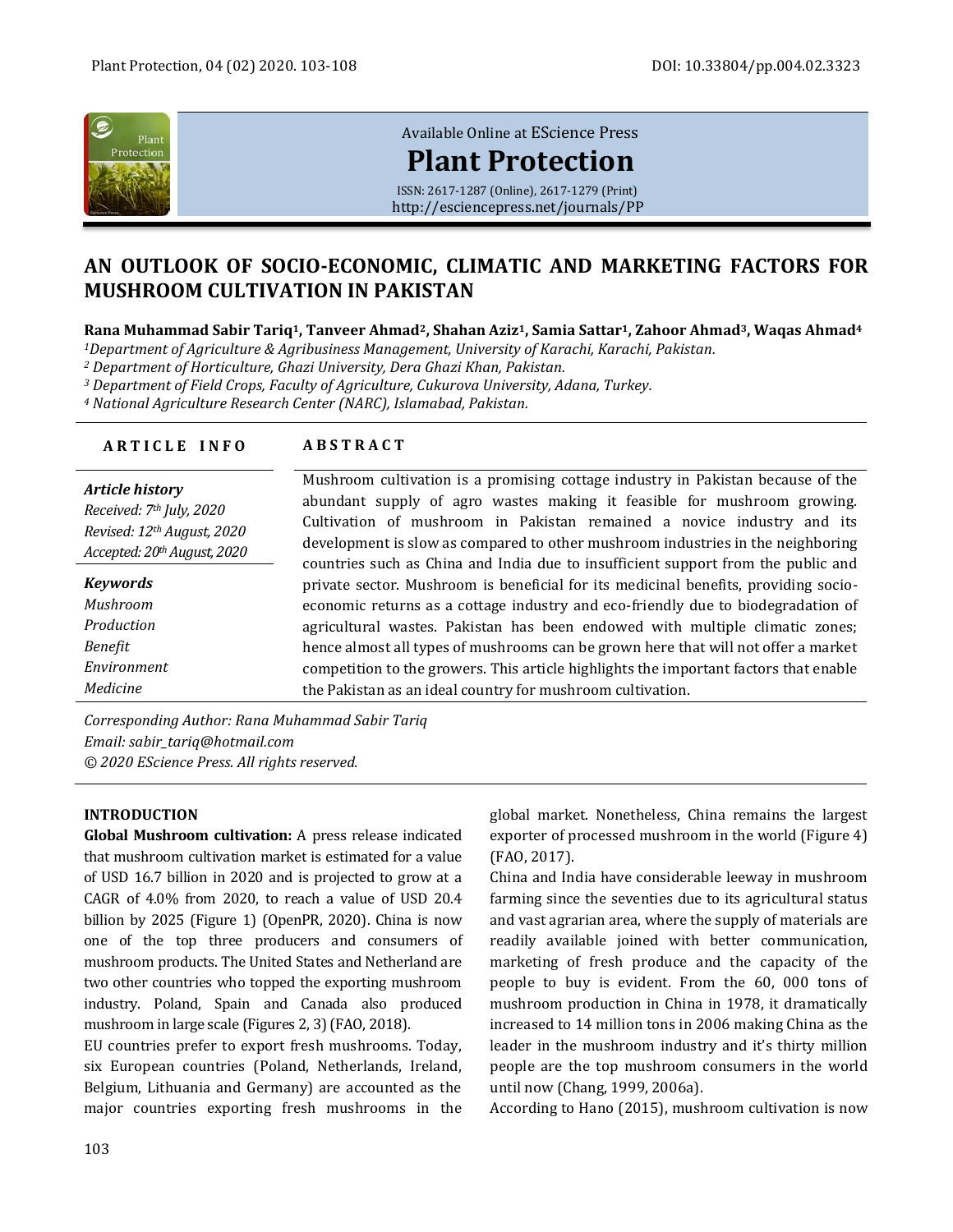widely spread among hundred countries in the world including Pakistan and the production remains growing with the estimate of producing more than 12 million tons in total where *Agaricus bisporus* also known as Portobello mushroom is the most cultivated and highly sold mushroom (Delcaire, 1978; Jiskani, 2001).



Figure 1: Mushroom cultivation market growth (OpenPR, 2020).



Figure 2: Top mushroom producing countries (FAO, 2018).



Figure 3: Worldwide Mushroom Production (FAO, 2018).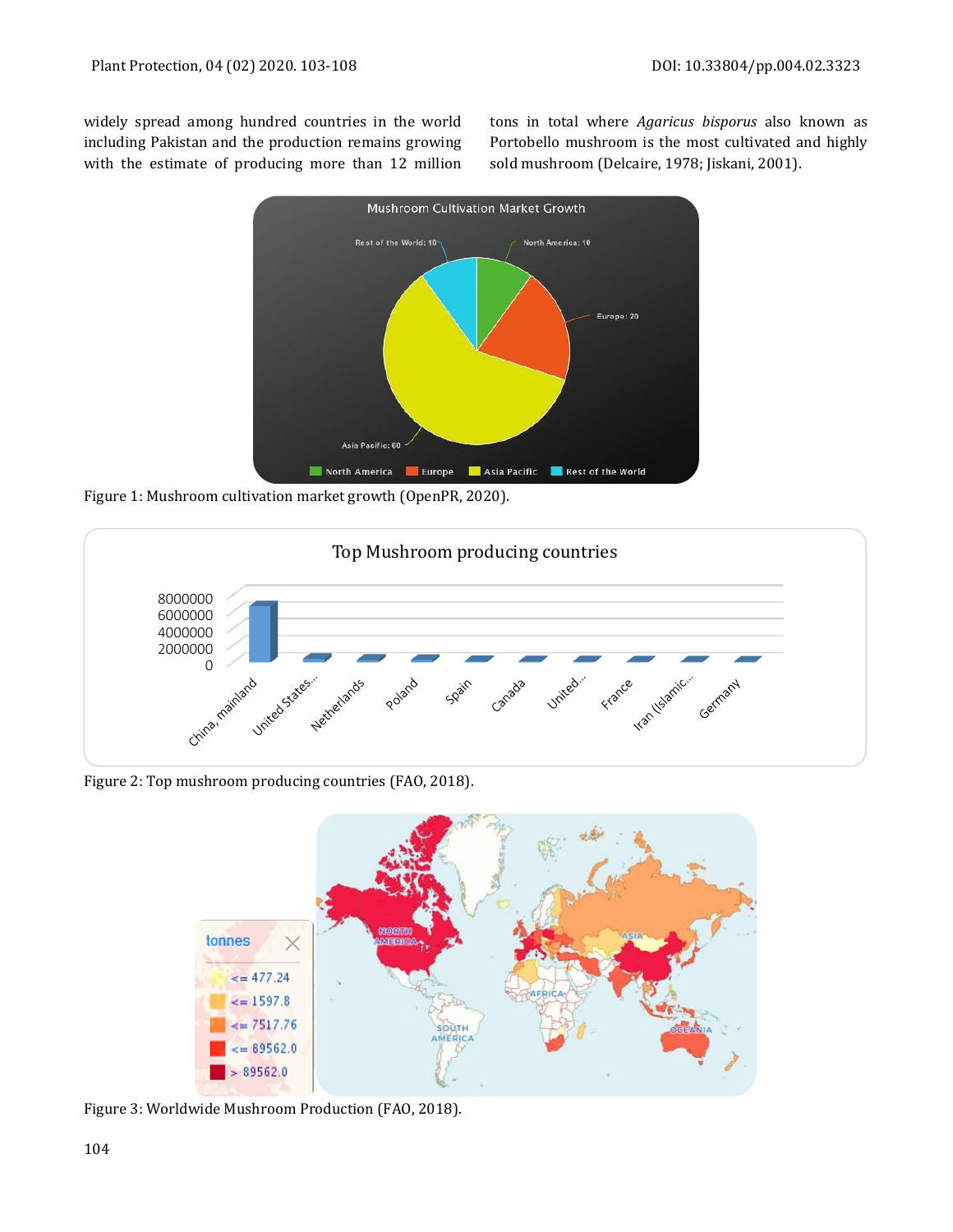

Figure 4: Top mushroom exporters (FAO, 2017).

**Mushroom production in Pakistan:** Some studies conducted on the economic status of mushroom showed that mushroom production relatively reaches 1.5 million tons all over the world. In comparison, Europe is reported to export about 90 tons of mushroom from Pakistan. In 2013 alone, Pakistani mushroom growers yielded an estimate of 155.6 kg per ha with a gross return of Rs. 77,800 per ha earning a total of \$6.90M compared to the 79 tons of mushroom exported in 1998 to1999 which gave a value of \$4.49 (Tahir and Hassan, 2013). Pakistan has recorded export of 56 edible species among these countries. However, due to the threat of extinction caused by urbanization, overhead collection and deforestation in the country, the exporting business has declined tremendously (Sultana et al., 2007). Before this, KPK produced more than 70% of mushrooms while Punjab (Faisalabad), Azad Jammu and Kashmir cultivated mushrooms where local people comprising of 54% children, 24% of the women and 22% of men harvested them in current form from the forest (Iqbal, 1991).

**Commercial mushroom species of Pakistan:** Some of the commercially-valued species are white button mushrooms (*A. bisporus*), Khumbhi (local desert mushroom) which are found mostly in the areas of Sindh, the desert and mountain of Thar and Kohistan. Black morels (*Morchella elata*) are found in Kashmir and Punjab as well as in NWFP and Gilgit Baltistan. Meanwhile, locals of Baluchistan are familiar with white umbrella type mushroom and have been eating the mushroom considerably. Several strains of mushroom are available in Pakistan year-round, especially after the monsoon. They include Oyster mushroom (*Pleurotus* 

*spp*), Button European mushroom locally known as white mushroom, Golden Oyster mushroom (*Pleurotus citrinopileatus*) or 'tamogitake' in Japanese, the Phoenix Oyster mushroom (*Pleurotus pulmonarius*) and the Pink Oyster mushroom (*Pleurotus djamor*) (Dawn, 2013).

**Medical uses:** Extracts from mushrooms are a potential treatment for cardiovascular disorders, boost the immune system and inhibit the growth of the tumor. On the discovery of *Ganoderma lucidum* as medicinal mushroom since ancient China, mushroom growing became popular in early days. On the onset of the  $21^{st}$ century, *G. lucidum* became more famous as it had attracted more consumers when many studies proved it promotes longevity as it contains anti-ageing prowess and paramount in nutritional value. The discovery of *G. lucidum* as anti-tumor, anti-cancer mushroom since time immemorial made mushroom coined as mushroom nutraceutical. Chang and Buswell (1999) define mushroom nutraceutical as a refined or partially defined mushroom extract which is stored in a tablet or capsules and taken as a dietary supplement, not as food, and which has implied therapeutic applications.

Due to modern technology and imposing health problems, many studies and experiments have been held on the mushroom to find its therapeutic value. In Africa, Chang and Buswell (1996) reported in their study that HIV/AIDS patients generated promising result after conducting medical trials using edible mycorrhizal mushroom which includes any of the following: truffles, morels, matsutake, porcini and chanterelles (Kaiser and Ernst, 2016).

Chang and Buswell (2008) reported in their studies that mushroom could act as a preventive measure to any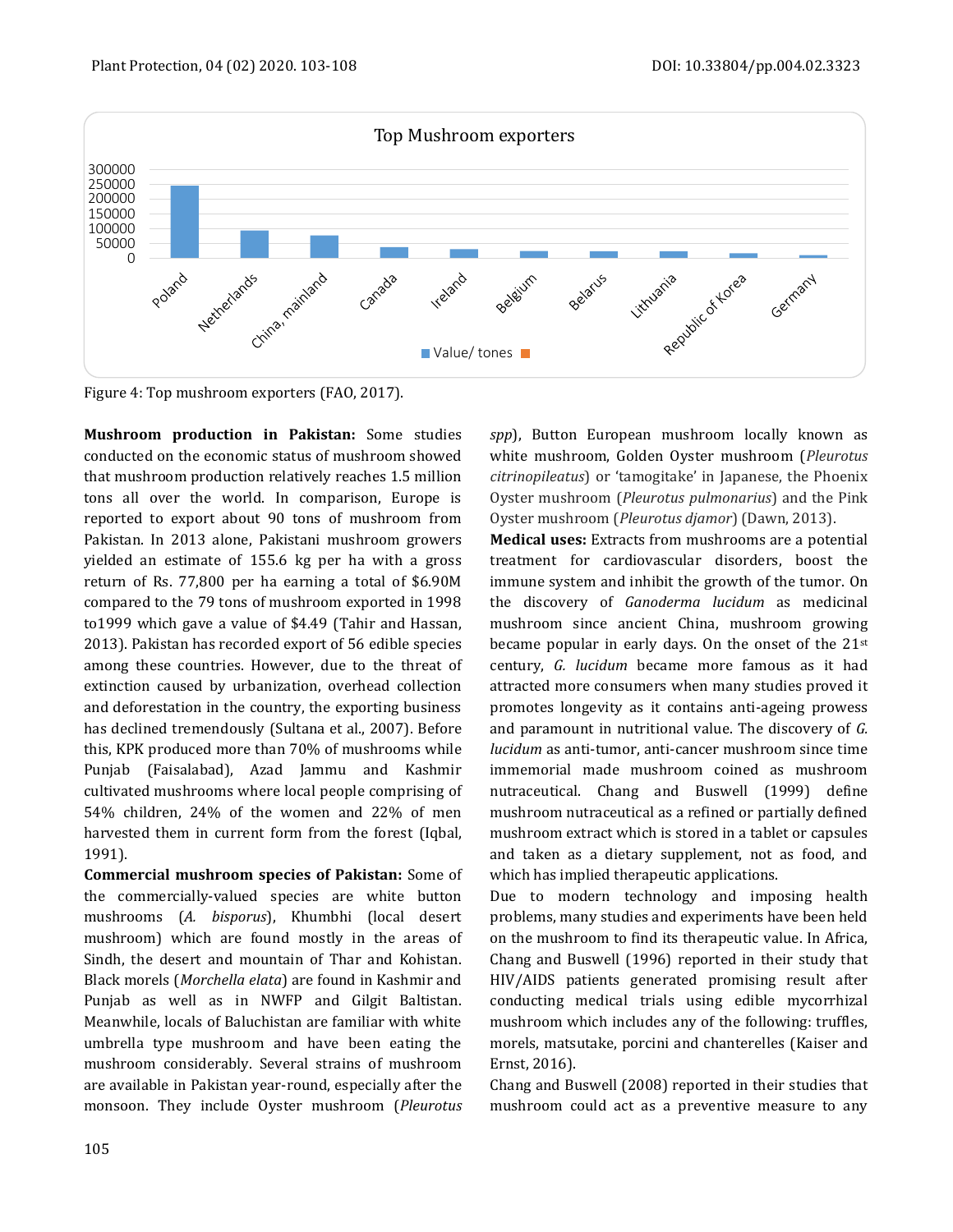diseases by increasing the resistance of human through a balanced diet and enhancement of the immune system. Aside from Vitamin B, the mushroom is also a good source of thiamine, riboflavin, niacin, ergosterine and ascorbic acid. It is low in calorie, calcium and carbohydrates. Mushroom can also be attributed to the remedy if not cure of hypotensive and rental effects (Chang, 2006b; Tam and Tuyen, 2015), immunomodulatory and anti-tumor activities (Liu et al., 2012). especially from *G. lucidum* (Chang, 2007; Chang and Buswell, 1999) and *V. volvacea* (Yao et al., 1998).

**Socio-economic benefits:** It is significant to Pakistan in terms of providing an additional source of food and poverty alleviation, particularly in the rural regions. Growing mushroom as a cottage industry is also suitable to Pakistan because of its agro-climatic conditions which match the climatic requirements of mushroom hence the potential of cultivating different species in a different region is improved. This possibility is strategically beneficial to the mushroom growers to eliminate the competition.

Aside from this reason, farming of mushroom in rural areas as well as in urban regions has several advantages such as bioconversion of waste materials. Farmers usually burnt these byproducts of cereal to eliminate trash on their lands, but this practice is detrimental to our environment. Smoke from burning will cause air pollution. Henceforth mushroom farming can reduce this environmental issue and can modify disposal into commercial purpose. Cultivation of mushroom can signify labor availability, income generation and engagement of people to meaningful activity, particularly among youth and women.

Another advantage of this cottage industry is the availability of other activity for farmers during the winter season. There are mushroom species viable in cold weather condition. Therefore, source of food in vegetable form could be provided as well as the source of protein-rich food and other micronutrients such as vitamins and minerals would not be scarce particularly in rural areas where health and fitness are deficient.

Mushroom is an excellent choice for cottage industry since it has a fast return on investment. Within 3-4 weeks after spawning, species of mushroom such as *V. volvacea* (straw mushrooms) and *P. sajor-caju* (Oyster mushroom) are already being harvested because of their naturally fast-growing habit. Pakistani farmers commercially grow button mushroom as well. Aside from these three types of mushroom locally grown in Pakistan, there are 20 more popular species to choose from among 2500 identified edible species worldwide. Each of these has commercial value and is mostly found in different regions of Pakistan; thereby sourcing spawn would be feasible and would not be a problem in time.

The bioremediation of mushroom focusing on its favorable impacts on the environment are hereby addressed through the cultivation of mushroom as low scale industry. According to Chang (1999), the availability of the lignocellulosic waste products for mushroom farming such as sawdust, chips of wood, fallen logs as well as water hyacinth are infinite as long the environment remained balanced. These substrates are rather beneficial to mushroom cultivation but pose a hazard to our health. The enzymes found in the mushroom worked as decomposer that ruptures the lignin, cellulose and hemicellulose present in these organic wastes then breaks them down into simpler substances Chang (1999). It is then that the growth and metabolism of mushroom happen in this phase where the molecular breakdown is at its best. In the pursuit of solving the underlying problems in poverty, in the environment and people's health, the integration of the various fields of sciences in this cottage industry is ultimately aimed coupled with technological processes to attain the maximum benefits entailed in this program. Recycling of organic wastes into mushroom as well as forming bio-fertilizer and biogas are the beneficial target impact in pursuing this profitable livelihood program.

Pauli (1996) and Chang (2007) suggested considering the production of mushroom, bio-fertilizer and biogas as an alternative integrated approach to mitigate the problem on the depletion of resources due to rapid population growth. The concept of "Zero Emission or Total Productivity" is highly suggested by the two authors quoting "The earth cannot produce more: Man has to do more with what the earth produces" to emphasize their suggestion.

Cultivating mushroom has also brought benefits in restoring the damaged environment by the integration of mushroom mycelia, a group of complex extracellular enzymes, in degrading and utilizing the lignocellulosic wastes. It has been known that mushroom mycelia play a vital role in reducing air pollution. Mycorestoration, as it is called, is performed in different ways such as mycofiltration, mycoforestry, mycoremediation and mycopesticides. Parasitic fungi or mushrooms, as well as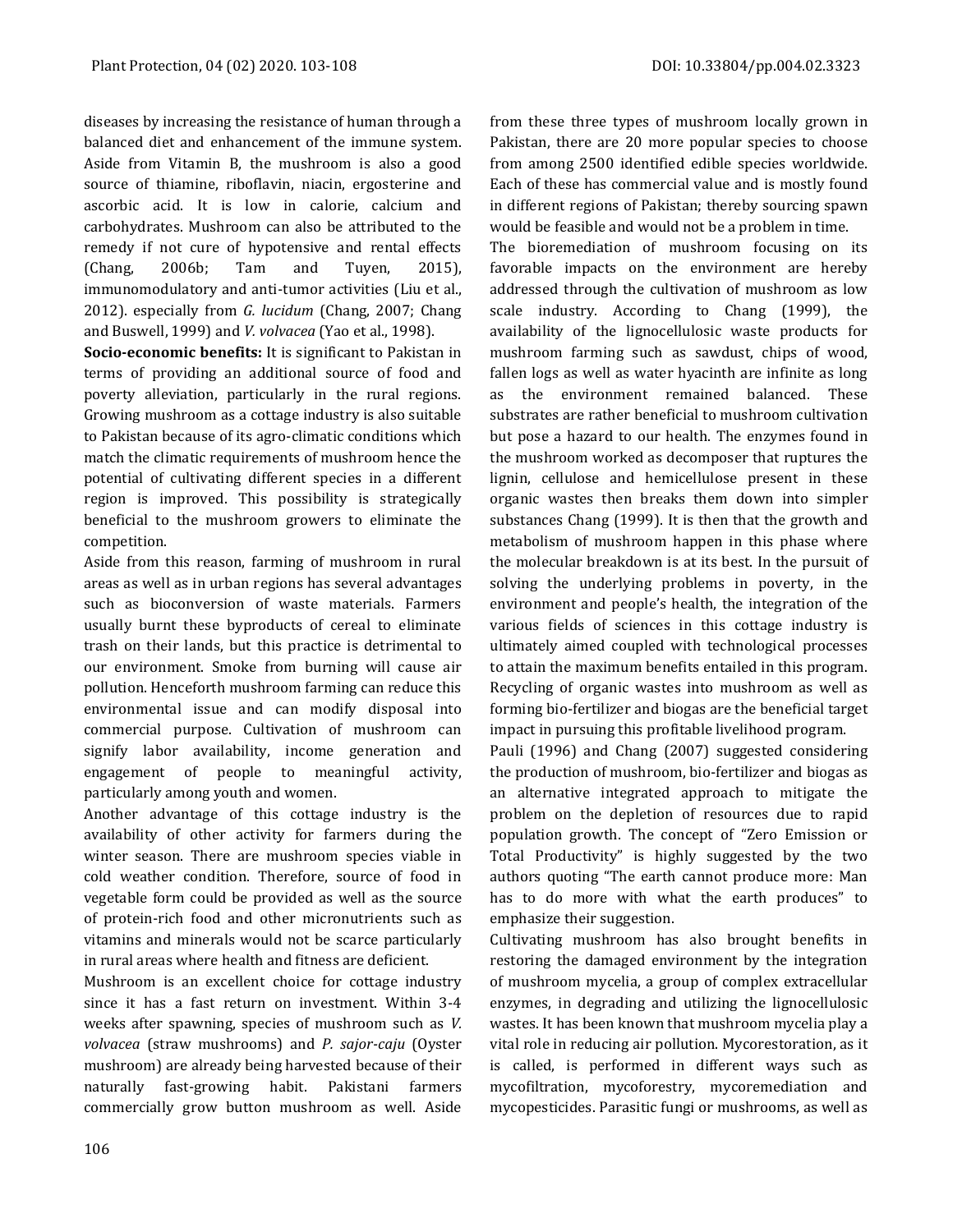mycorrhizal, saprophytic and endophytic mushrooms, are the agents of mycorestoration. Mycofiltration helps in the filtering of water using mycelia while mycoforestry use mycelia to restore forests and everything in it. Mycoremediation is the elimination of toxic wastes using mycelia and the other one is mycopesticides which is the process to eliminate pests by mycelia too. These four methods gave an overview on how to create a cleaner, better environment by growing mushroom in the backyard where damage will be untraceable after implementation of the fungi (Stamets, 2005). Airborne contaminants like carcinogens which are released to the environment from undesirable human activities are significantly reduced upon the bioconversion of mushroom mycelia. This mycelium, aside from eliminating pollution, also aid in the healing of soil. Through mushroom cultivation, mycorestoration will play its role in resolving the balance of biological

It was also observed that farming mushroom is also a means of obtaining nutrients such as carbohydrates and fats aside from the protein and antioxidant that is contained in the mushroom.

**Climatic and market factors:** The mushroom grows and thrives in a different environment favorable to it whether on woods, forests or rough terrain such that as in mountain or coastal areas. Mushroom prefers dump areas, so manure heaps, places with water channels and grassy grounds are places where wild mushrooms grow. People mostly cooked edible species of mushroom as vegetable soup or appetizers while others ate the preserved one. Some used it in pies and curries as well as in making mushroom ketchup (Hano, 2015).

However, it is advisable that farming must be done in areas where the market and transportation are accessible since mushroom is a perishable good. Time is essential to new mushroom marketing; hence the order of the produce (depending upon the type of mushroom) must be placed before harvesting to keep its freshness. Likewise, if the mushroom cottage industry will be pushed through, particularly in rural areas, the production site must be located near the center of the community where selling will take place.

Aside from accessibility, other factors that cause a decline in mushroom production as a cottage industry is the awareness of the people on the edible and nonedible mushrooms, lack of knowledge on the preservation technology, know-how on proper storage Promoting mushroom as a cottage industry in rural areas can be drawn farmers to their resources, whether it's formal or informal. It will encourage them to reach their livelihood objectives like building networks and supporting their families, friends as well as their mushroom growers' association. Since it is a cottage industry, the landless families and those with limited land can still play a role in mushroom farming. In this industry, women and children can have worthwhile activity in the household by being involved in the livelihood program since mushroom cultivation on a small scale does not require intensive labor (FAO, 2009). The people also know that Reishi mushroom has a higher potential in the market because of its pharmaceutical and therapeutic claim; thus a right choice for cottage industry specimen. Four countries in Asia, namely China, Malaysia, Thailand and India, are actively growing Reishi mushroom. Hence, mushroom growers in Pakistan shall also encourage the government to support them by supplying seeds and by providing the training necessary to start the project so that they could also earn foreign exchange especially today that mushroom commands a price of around \$18- 20 per case (Dawn, 2013).

**Future trends in mushroom farming:** Due to the decreasing production of these highly prized mushroom, researchers were evoked to devise methods such as artificial cultivation and semi-cultivation methods of wild mushrooms (Chang, 1999). With the development of technology, the mushroom industry has also evolved in terms of capacity to increase production, innovative technology for cultivation, development of the products including its packaging, capitalizing on further study of pharmaceutical and nutritional properties and utilization of mushroom to create a balanced environment. Cultivating mushroom as a cottage industry has a great chance in different rural areas in Pakistan since it can create livelihood on a low scale basis and thousands of youth and women would benefit from this program.

#### **Author contribution**

All the authors equally contributed in the collection of the literature, compilation of this review, write-up and editing the manuscript.

populations.